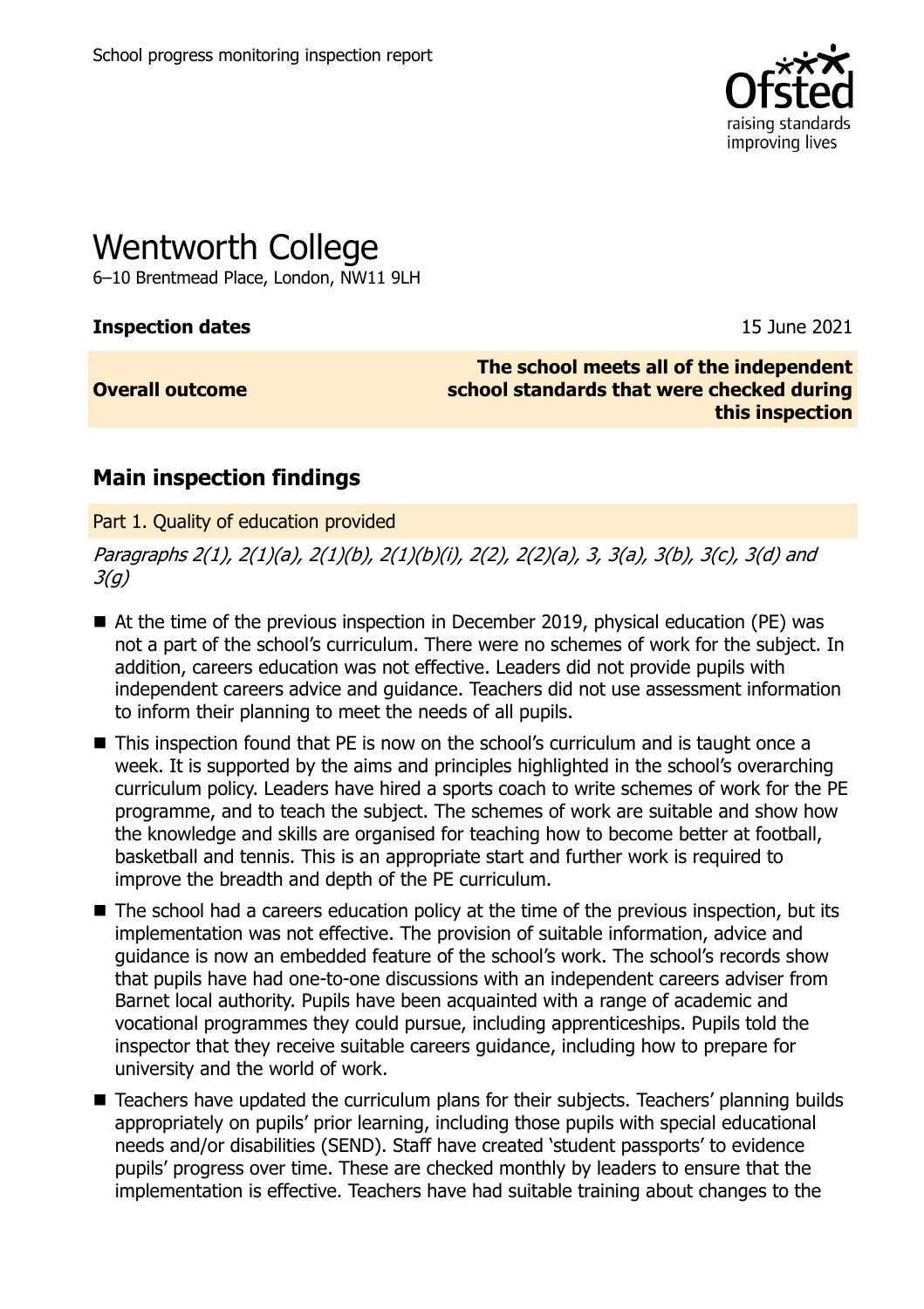

curriculum and assessment procedures, reflected in the creation of subject-specific 'curriculum maps'. Although short-term strategies have been effective, a longer-term programme for staff professional development is not in place.

■ These independent school standards are now met.

#### Part 3. Welfare, health and safety of pupils

Paragraphs 7, 7(a), 7(b), 11, 12, 16, 16(a) and 16(b)

- At the time of the previous inspection, leaders did not carry out the required checks to secure pupils' welfare, health and safety. Leaders did not carry out the necessary checks on fire and electrical safety procedures. In addition, leaders did not carry out some risk assessments, or review and update policies to reduce identified risks.
- The safeguarding policy is up to date and reflects current government guidance. The policy is detailed and includes measures to safeguard pupils during the COVID-19 (coronavirus) pandemic. The policy is available on the school's website.
- Leaders keep staff informed about any changes and amendments to child protection policies and procedures. This is supported by training on a suitable range of safeguarding topics – for example, child sexual exploitation, the 'Prevent' duty, and peeron-peer abuse. A new safeguarding lead was appointed in September 2020, whose focus has resulted in stronger impact on this aspect of the school's work.
- The school's health and safety policy is suitable and meets the legal requirements. Leaders carry out the necessary checks on fire and electrical safety procedures, for example fire alarms and portable appliance testing. All testing, including fire drills and fire extinguisher health checks, are logged appropriately.
- An external contractor has carried out a comprehensive fire risk assessment (December 2020) and identified some potential, minor risks. Leaders have been dealing with the recommendations in a timely manner to ensure that the building is very safe for all pupils and adults. Hence, the school meets the requirements of the Regulatory Reform (Fire Safety) Order 2005.
- The school's risk assessment policy is appropriate and meets requirements. Leaders have carried out appropriate risk assessments covering key aspects of the school's work, for example use of specialist facilities. Sensible measures to minimise the risks are in place, for instance better signage and maintaining good hygiene standards. The guidance around risk assessments for activities outside school is suitable. Although there have been no trips or excursions due to the pandemic, leaders know what to do when such activities are resumed.
- These independent school standards are now met.

#### Part 5. Premises of and accommodation at schools

Paragraphs 23(1), 23(1)(c), 25, 29(1), 29(1)(a), 24(1), 24(1)(a), 28(1) and 28(1)(c)

 $\blacksquare$  At the time of the previous inspection, pupils did not have access to any changing accommodation and showers. It also found that pupils did not have access to suitable outdoor spaces for physical activities. In addition, the medical room did not meet the appropriate requirements for the medical therapy of pupils.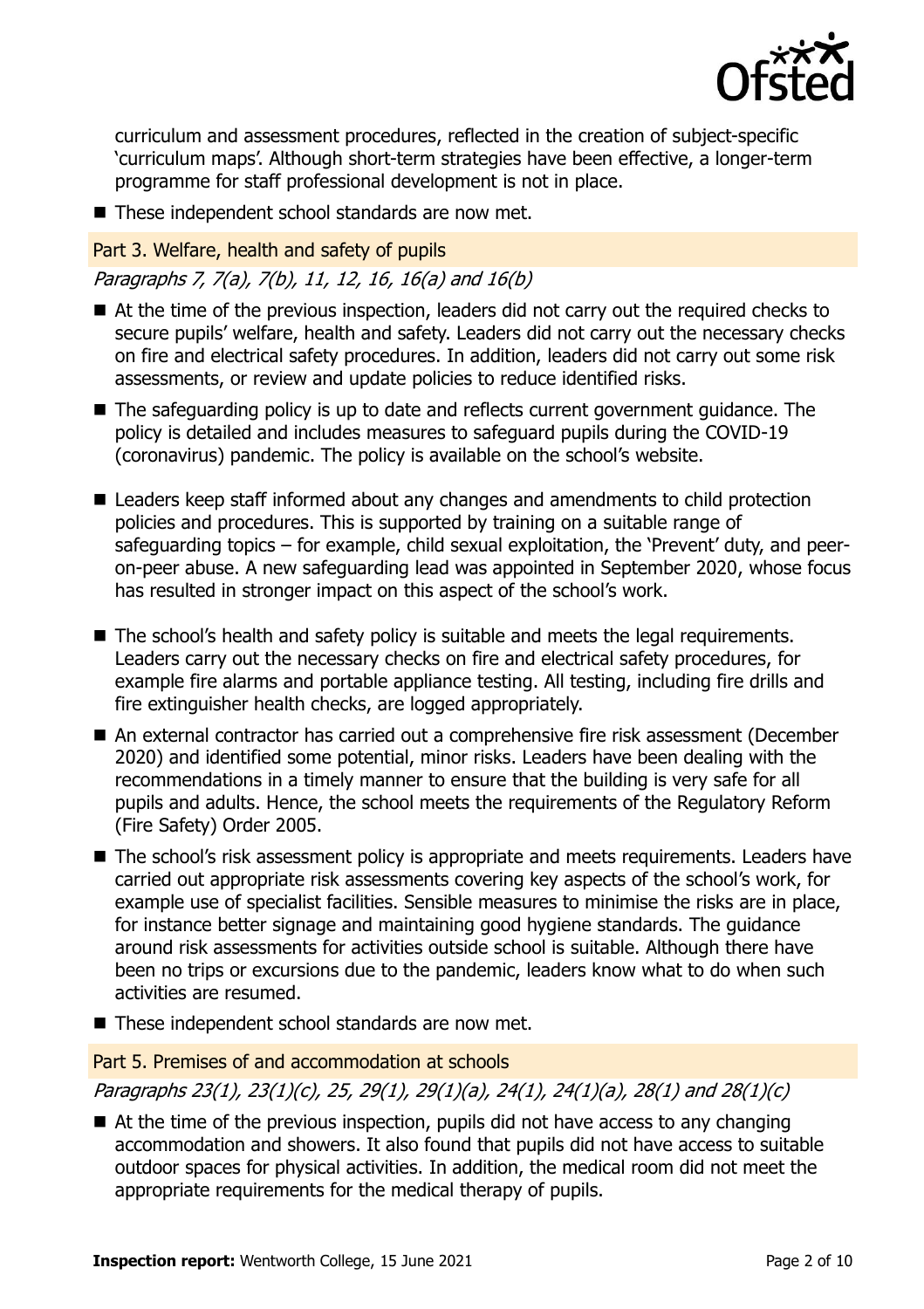

- This inspection found that leaders have commissioned further work to ensure that the premises meet the independent school standards. For example, part of a classroom has been converted into a suitable shower room with changing facilities. The outdoor space just outside the sixth-form common room is used as a breakout area and for carrying out fitness activities. Although the surface is uneven, it has been appropriately risk assessed and credible plans are in place to resurface the whole area. In the meantime, pupils access the facilities provided in a local park, which is also used for some of their PE lessons.
- The proprietor arranged for the female toilet adjacent to the medical room to be converted into a unisex toilet. This allows all pupils to have access to running water in the event of required medical treatment.
- These independent school standards are now met.

#### Part 6. Provision of information

#### Paragraphs 32(1), 32(1)(c), 32(3), 32(3)(b) and 32(3)(e)

- At the previous inspection, the school's safeguarding policy was not on the school's website. In addition, information about how the school met the needs of pupils with education, health and care (EHC) plans and those who speak English as an additional language was not available.
- The school's safeguarding policy is now available on its website. The admissions policy provides suitable information about how the school meets the needs of pupils with EHC plans and those who speak English as an additional language. These policies are also available to parents upon request. Leaders have also ensured that the results from public examinations in 2020, based on centre-assessed grades, are accessible on the website.
- These independent school standards are now met.

#### Part 8. Quality of leadership in and management of schools

#### Paragraphs 34(1), 34(1)(a), 34(1)(b) and 34(1)(c)

- At the time of the previous inspection, leaders did not ensure that all independent school standards are met consistently.
- Leaders have a clear understanding of the independent school standards. They have prioritised pupils' welfare by ensuring that health and safety policies are implemented effectively. Leaders pay due attention to the assessment of risk and implement measures to minimise it. Leaders' greater attention to detail has meant that standards not met at the previous inspection are now being met.
- The proprietor has reviewed leadership roles and responsibilities in the light of challenges the school has faced. These include a reduction in the number of pupils on roll compared to what it was at the time of the previous inspection. The school's recent track record has shown it has the capacity to improve further, including in the quality of education provided.
- These independent school standards are now met.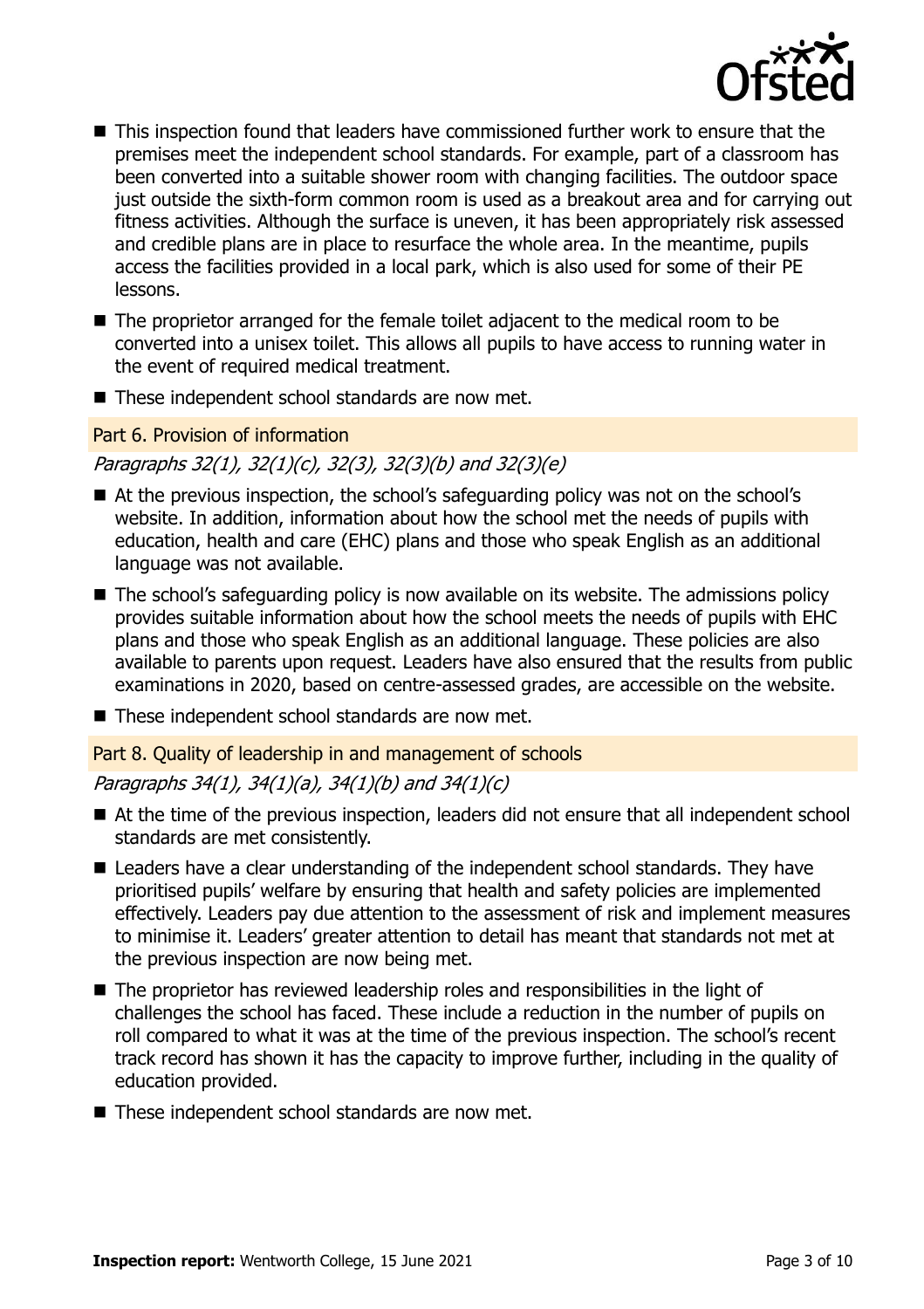

## **Compliance with regulatory requirements**

The school meets the requirements of the schedule to the Education (Independent School Standards) Regulations 2014 ('the independent school standards') and associated requirements that were checked during this inspection. This included the standards and requirements that the school was judged to not comply with at the previous inspection. Not all of the standards and associated requirements were checked during this inspection.

## **The school now meets the following independent school standards**

#### **Part 1. Quality of education provided**

- $\blacksquare$  2(1) The standard in this paragraph is met if  $-2(1)(a)$  the proprietor ensures that a written policy on the curriculum, supported by appropriate plans and schemes of work, which provides for the matters specified in sub paragraph (2) is drawn up and implemented effectively; and
	- $-2(1)(b)$  the written policy, plans and schemes of work
	- $-2(1)(b)(i)$  take into account the ages, aptitudes and needs of all pupils, including those pupils with an EHC plan; and
- $\blacksquare$  2(2) For the purposes of paragraph (2)(1)(a), the matters are  $-2(2)(a)$  full time supervised education for pupils of compulsory school age (construed in accordance with section 8 of the Education Act 1996), which gives pupils experience in linguistic, mathematical, scientific, technological, human and social, physical and aesthetic and creative education;

 $-2(2)$ (e) for pupils receiving secondary education, access to accurate, up to date careers guidance that

– 2(2)(2)(e)(i) is presented in an impartial manner

 $-2(2)(e)(ii)$  enables them to make informed choices about a broad range of career options and

- $-2(2)(e)(i)(ii)$  helps to encourage them to fulfil their potential
- $-2(2)(2)(q)$  where the school has pupils above compulsory school age, a programme of activities which is appropriate to their needs.
- 3 The standard in this paragraph is met if the proprietor ensures that the teaching at the school

– 3(a) enables pupils to acquire new knowledge and make good progress according to their ability so that they increase their understanding and develop their skills in the subjects taught;

– 3(b) fosters in pupils self-motivation, the application of intellectual, physical and creative effort, interest in their work and the ability to think and learn for themselves;

– 3(c) involves well planned lessons and effective teaching methods, activities and management of class time;

– 3(d) shows a good understanding of the aptitudes, needs and prior attainments of pupils, and ensures that these are taken into account in the planning of lessons;

 $-3(q)$  demonstrates that a framework is in place to assess pupils' work regularly and thoroughly and use information from that assessment to plan teaching so that pupils can progress.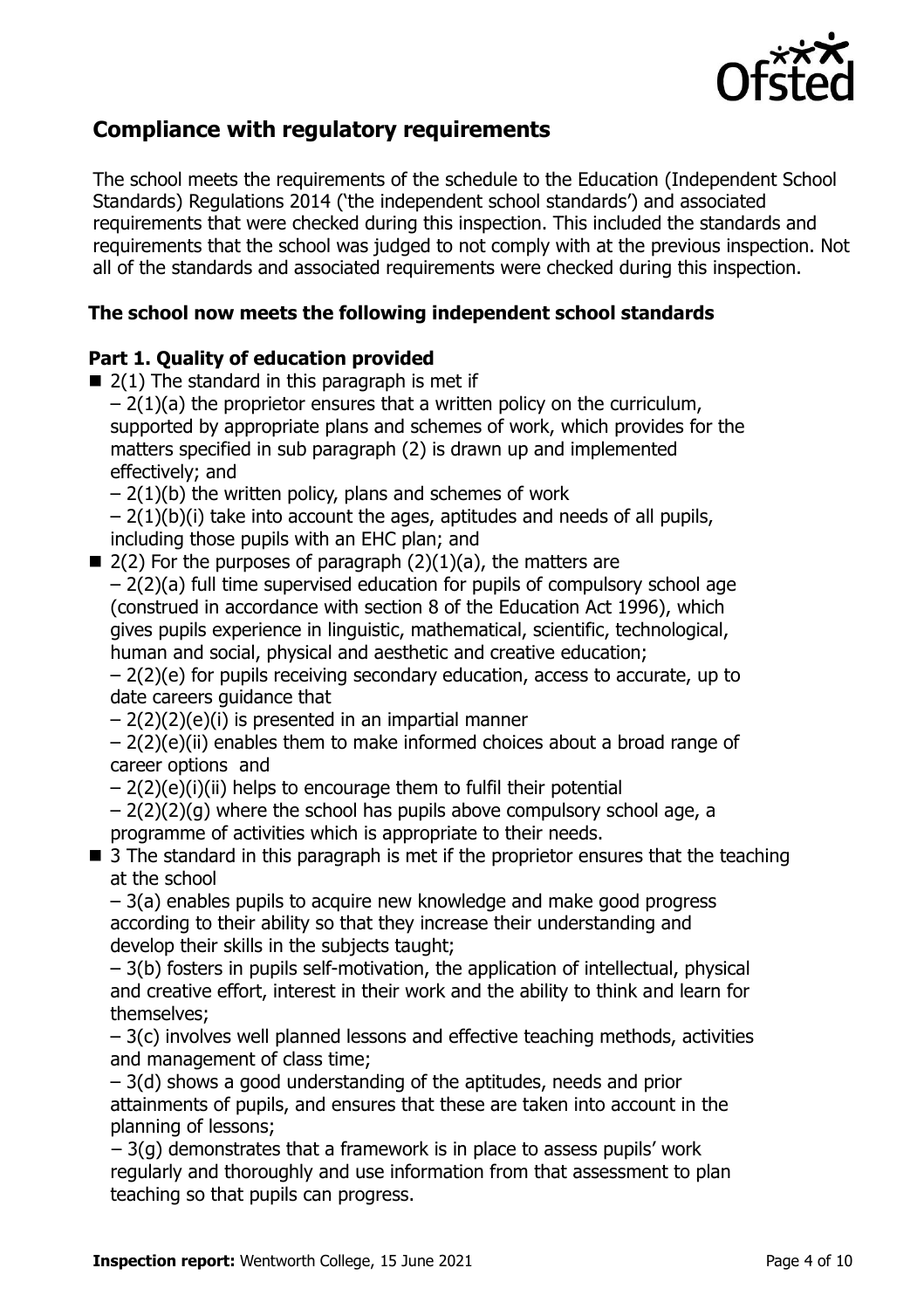

## **Part 3. Welfare, health and safety of pupils**

■ 11 The standard in this paragraph is met if the proprietor ensures that relevant health and safety laws are complied with by the drawing up and effective implementation of a written health and safety policy.

■ 12 The standard in this paragraph is met if the proprietor ensures compliance with the Regulatory Reform (Fire Safety) Order 2005[12].

 $\blacksquare$  16 The standard in this paragraph is met if the proprietor ensures that

– 16(a) the welfare of pupils at the school is safeguarded and promoted by the drawing up and effective implementation of a written risk assessment policy; and

– 16(b) appropriate action is taken to reduce risks that are identified.

#### **Part 5. Premises of and accommodation at schools**

 $\blacksquare$  23(1) Subject to sub paragraph (2), the standard in this paragraph is met if the proprietor ensures that

– 23(1)(c) suitable changing accommodation and showers are provided for pupils aged 11 years or over at the start of the school year who receive physical education.

 $\blacksquare$  24(1) The standard in this paragraph is met if the proprietor ensures that suitable accommodation is provided in order to cater for the medical and therapy needs of pupils, including

 $-24(1)(a)$  accommodation for the medical examination and treatment of pupils.

■ 25 The standard in this paragraph is met if the proprietor ensures that the school premises and the accommodation and facilities provided therein are maintained to a standard such that, so far as is reasonably practicable, the health, safety and welfare of pupils are ensured.

 $\blacksquare$  28(1) The standard in this paragraph is met if the proprietor ensures that

 $-28(1)(c)$  cold water supplies that are suitable for drinking are clearly marked as such

 $\blacksquare$  29(1) The standard in this paragraph is met if the proprietor ensures that suitable outdoor space is provided in order to enable

 $-29(1)(a)$  physical education to be provided to pupils in accordance with the school curriculum.

#### **Part 6. Provision of information**

 $\blacksquare$  32(1) The standard about the provision of information by the school is met if the proprietor ensures that

 $-32(1)(c)$  particulars of the arrangements for meeting the standard contained in paragraph 7 are published on the school's internet website or, where no such website exists, are provided to parents on request

 $\blacksquare$  32(3) The information specified in this sub paragraph is

– 32(3)(b) particulars of educational and welfare provision for pupils with EHC plans and pupils for whom English is an additional language; and

– 32(3)(e) particulars of the school's academic performance during the

preceding school year, including the results of any public examinations.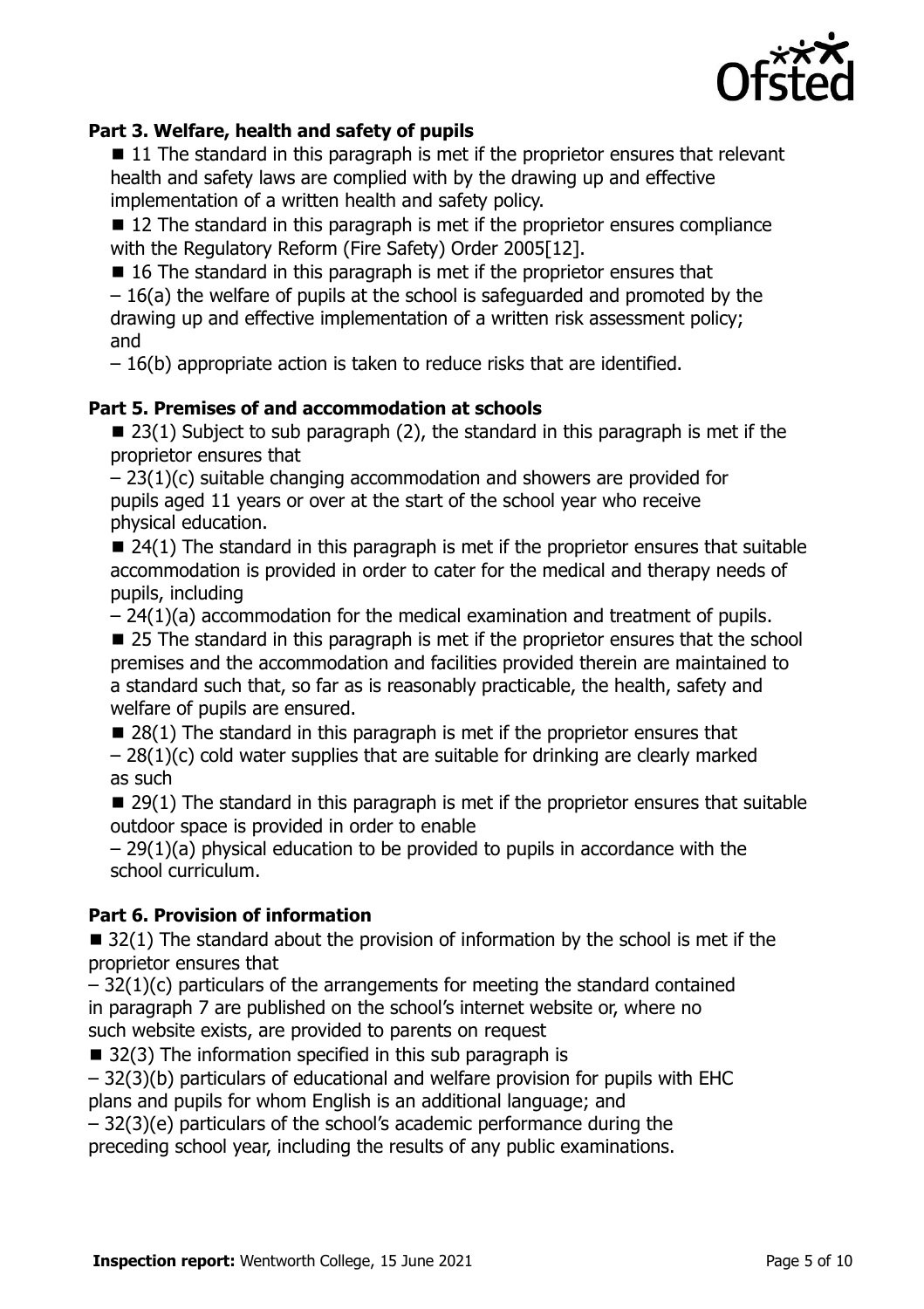

## **Part 8. Quality of leadership in and management of schools**

■ 34(1) The standard about the quality of leadership and management is met if the proprietor ensures that persons with leadership and management responsibilities at the school

– 34(1)(a) demonstrate good skills and knowledge appropriate to their role so that the independent school standards are met consistently;

– 34(1)(b) fulfil their responsibilities effectively so that the independent school standards are met consistently; and

 $-34(1)(c)$  actively promote the well-being of pupils.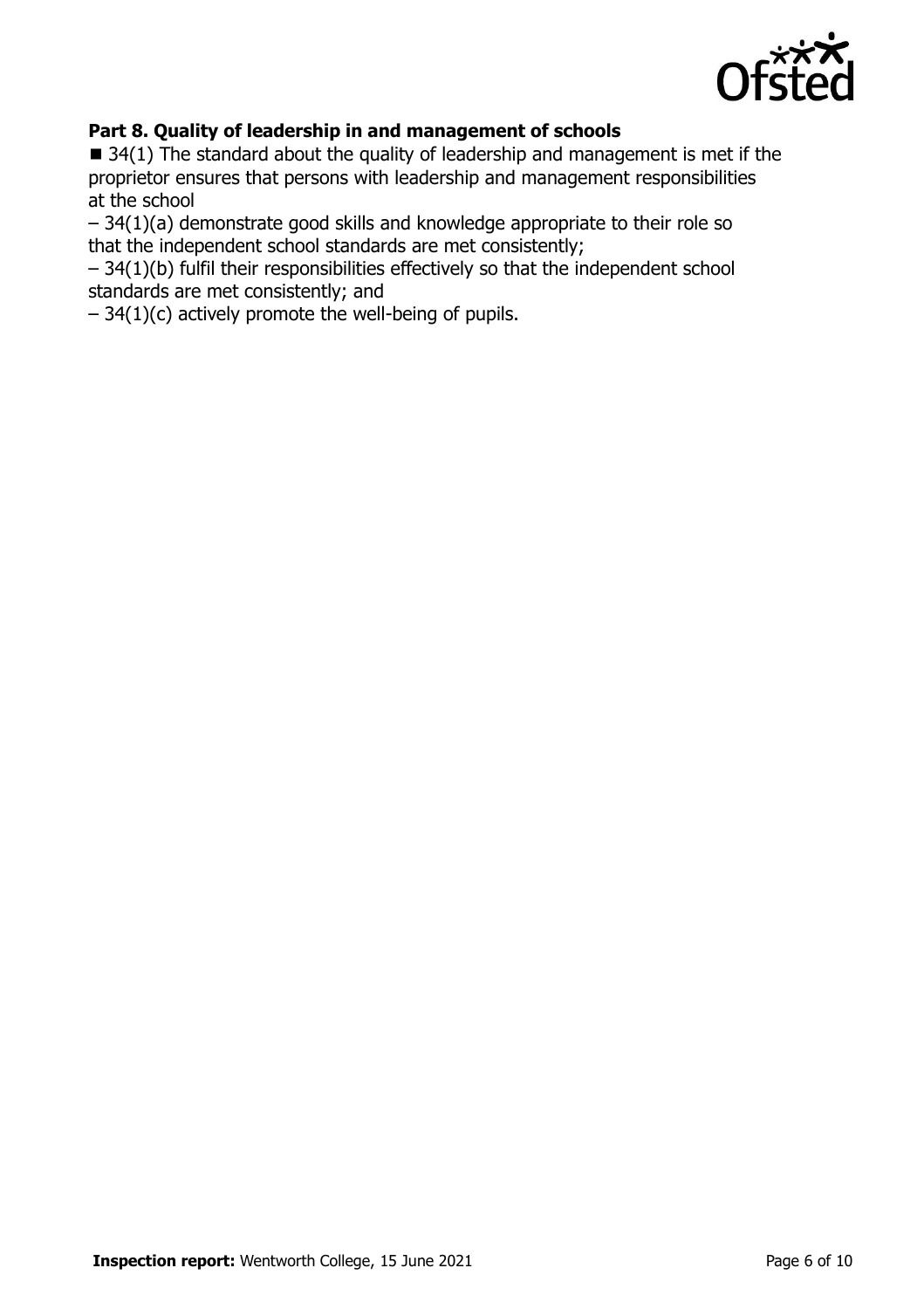

# **School details**

| Unique reference number  | 131288   |
|--------------------------|----------|
| DfE registration number  | 302/6109 |
| <b>Inspection number</b> | 10172384 |

This inspection was carried out under section 109(1) and (2) of the Education and Skills Act 2008, the purpose of which is to advise the Secretary of State for Education about the school's suitability for continued registration as an independent school.

| Type of school                         | Other independent school         |
|----------------------------------------|----------------------------------|
| <b>School status</b>                   | Independent school               |
| Age range of pupils                    | 14 to 19                         |
| Gender of pupils                       | Mixed                            |
| Gender of pupils in the sixth form     | Mixed                            |
| Number of pupils on the school roll    | 44                               |
| Of which, number on roll in sixth form | 36                               |
| Number of part-time pupils             | 1                                |
| Proprietor                             | Jody Newman                      |
| Principal                              | <b>Manuel Guimaraes</b>          |
| Annual fees (day pupils)               | £15,950 to £16,950               |
| Telephone number                       | 0208 4588524                     |
| <b>Website</b>                         | www.wentworthcollege.co.uk       |
| <b>Email address</b>                   | enquiries@wentworthcollege.co.uk |
| Date of previous standard inspection   | 10-12 December 2019              |

#### **Information about this school**

- Wentworth College is an independent secondary day school for girls and boys between the ages of 14 and 19. There are no pupils in Years 7 to 9. Currently, there are no Year 10 pupils on roll.
- The school does not use any alternative provision.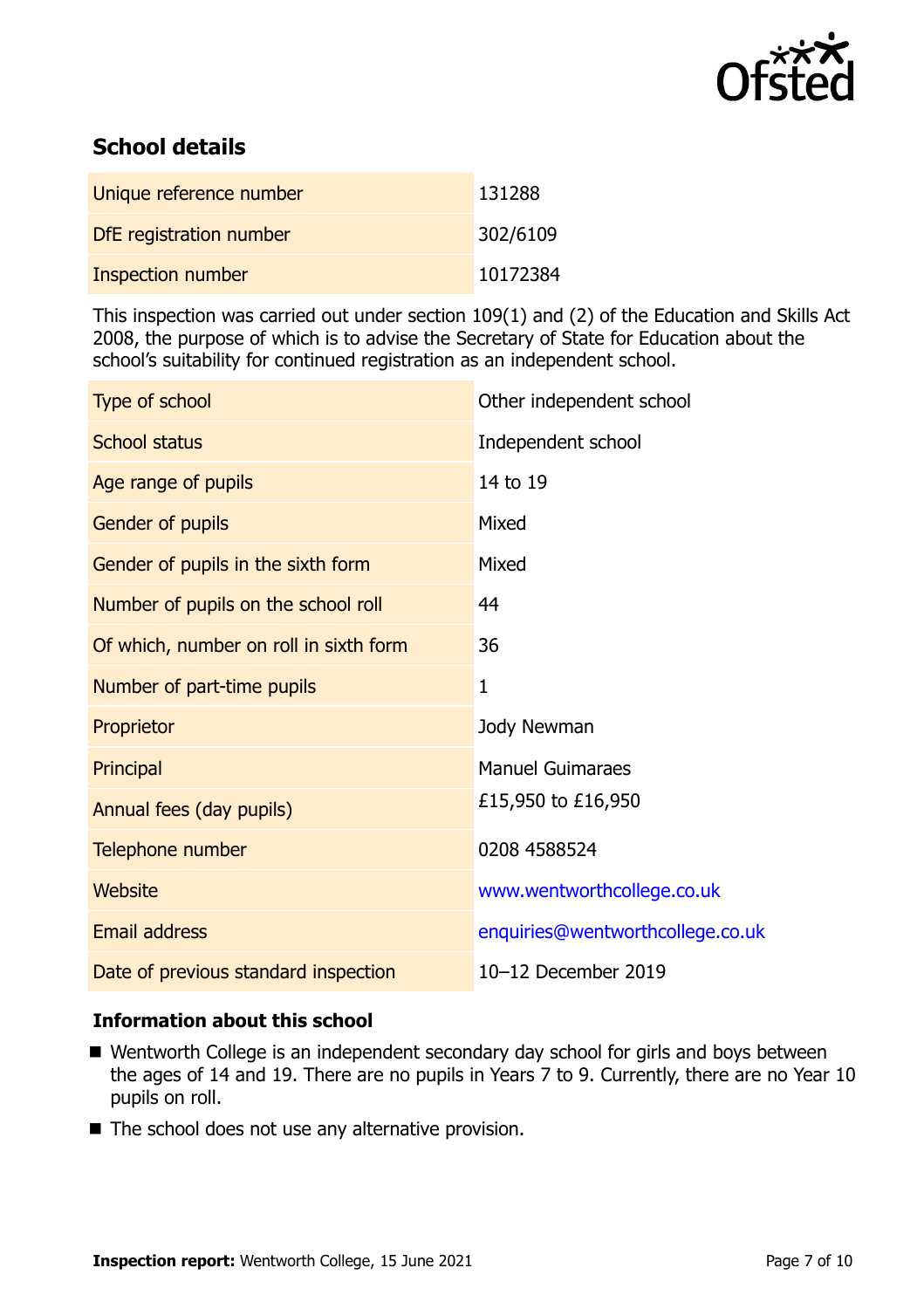

- The school opened in 1989 and occupies three adjoining private houses on the North Circular Road in Hendon, North West London.
- The school's most recent inspection was a full standard inspection in December 2019. It was judged to be inadequate, with many unmet standards.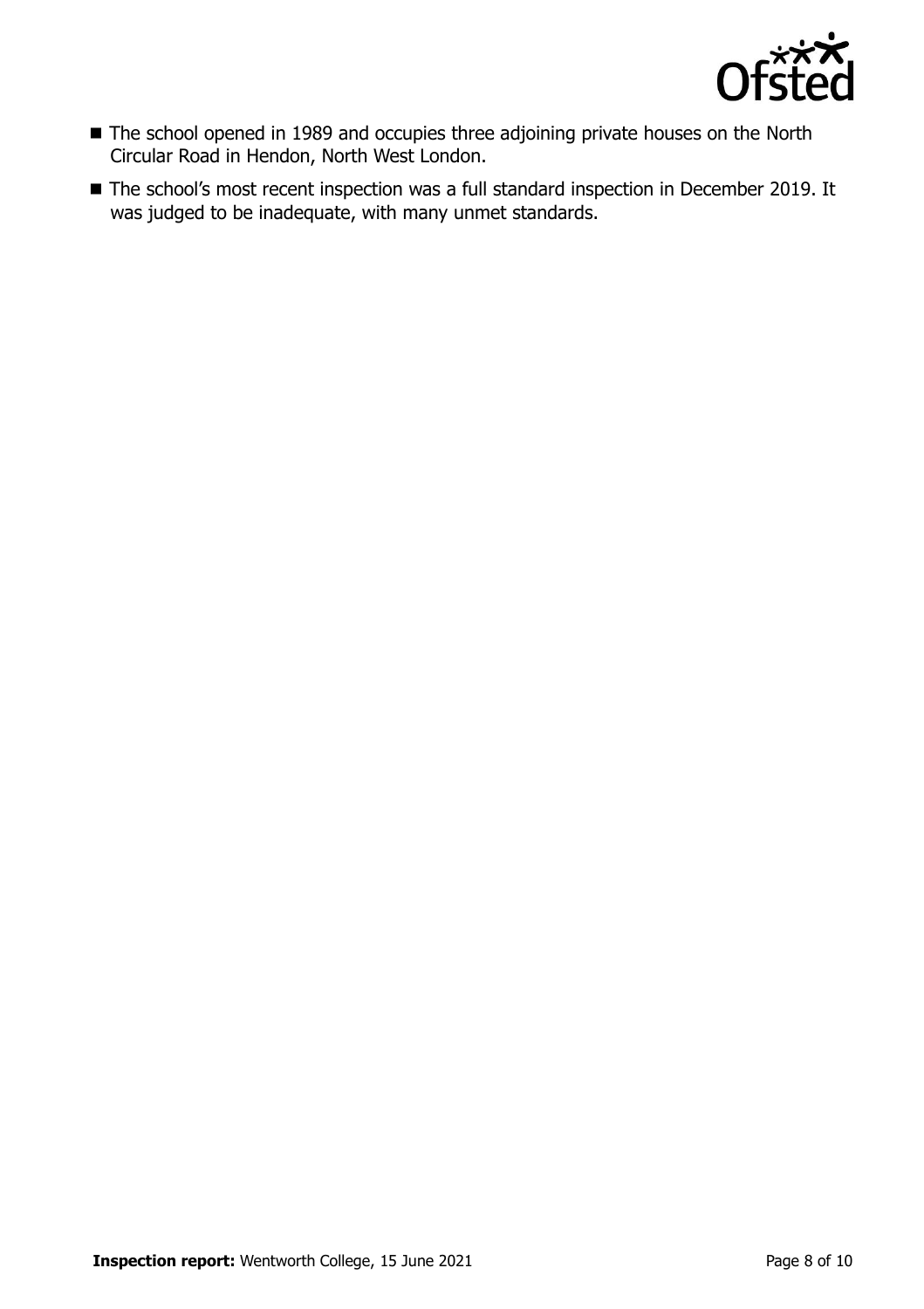

## **Information about this inspection**

- This inspection was carried out at the request of the registration authority for independent schools. The purpose of the inspection was to monitor the progress the school has made in meeting the independent school standards and other requirements that it was judged to not comply with at its previous inspection.
- The inspection was carried out without notice.
- This is the school's first monitoring inspection since it was judged to be inadequate in December 2019. The inspector was asked to focus on whether the school complied with particular requirements within Parts 1, 3, 5, 6 and 8 of the independent school standards.
- Following the standard inspection in December 2019, the Department for Education (DfE) required the school to prepare an action plan to outline how leaders plan to meet the unmet standards. The action plan was evaluated by Ofsted in October 2020 and was judged to be not acceptable.
- The inspector held meetings with the principal, the proprietor and two other members of the senior team, including the designated lead for safeguarding. The inspector also met with a mixed group of six students.
- The inspector toured the school site and reviewed a range of documentation, including that pertaining to health and safety, safeguarding and subject-based curriculum plans.

#### **Inspection team**

Nasim Butt, lead inspector **Her Majesty's Inspector**